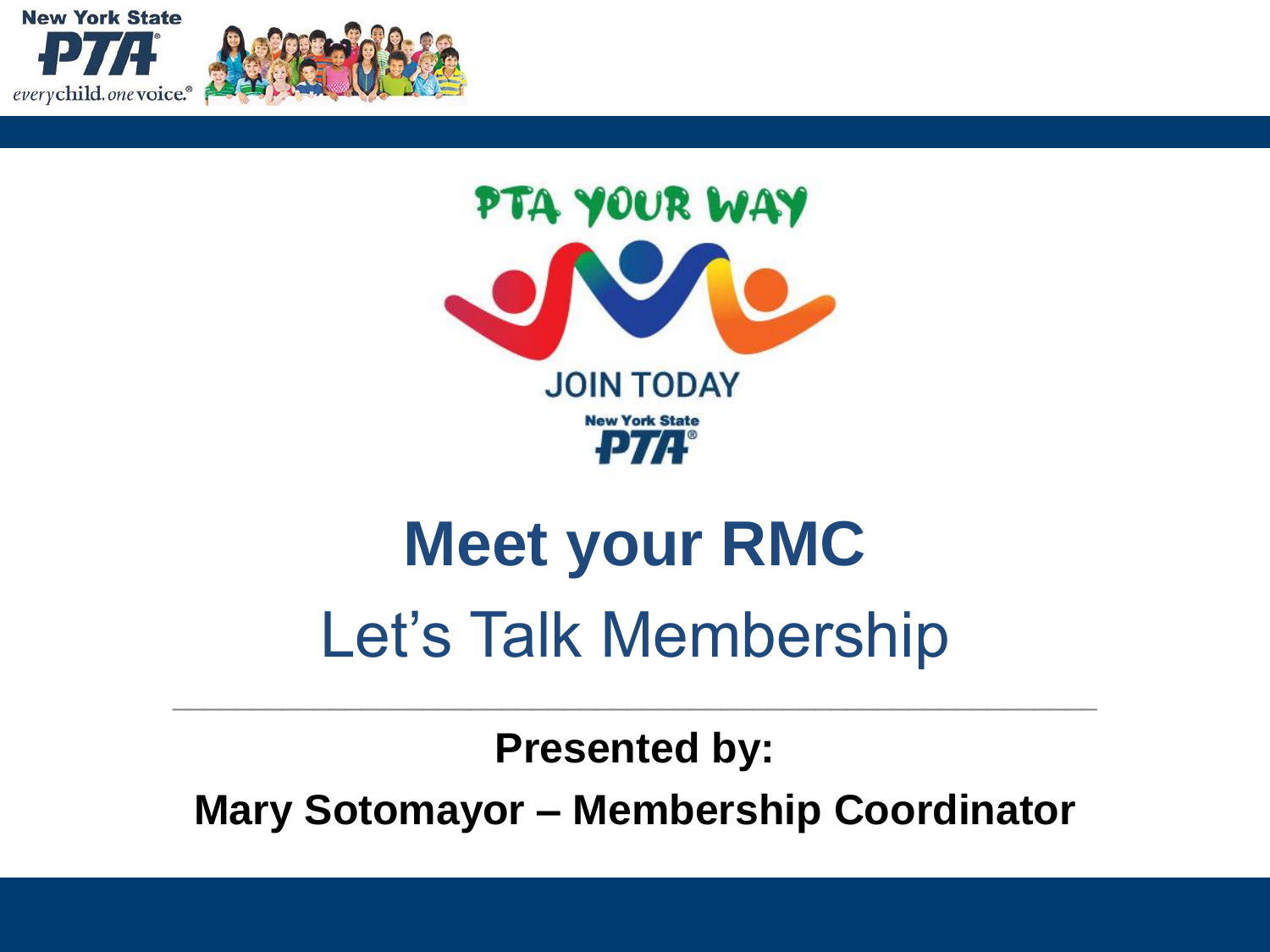

PTA YOUR WAY **JOIN TODAY** 

### **MEMBERSHIP** *AGENDA*



- ❑ **Membership Chair Duties and Responsibilities**
- ❑ **Membership Campaigns**
- ❑ **Membership Support System**
- ❑ **Just Ask!**
- ❑ **Membership Awards**
- ❑ **Spread the Word**
- ❑ **Questions & Answers**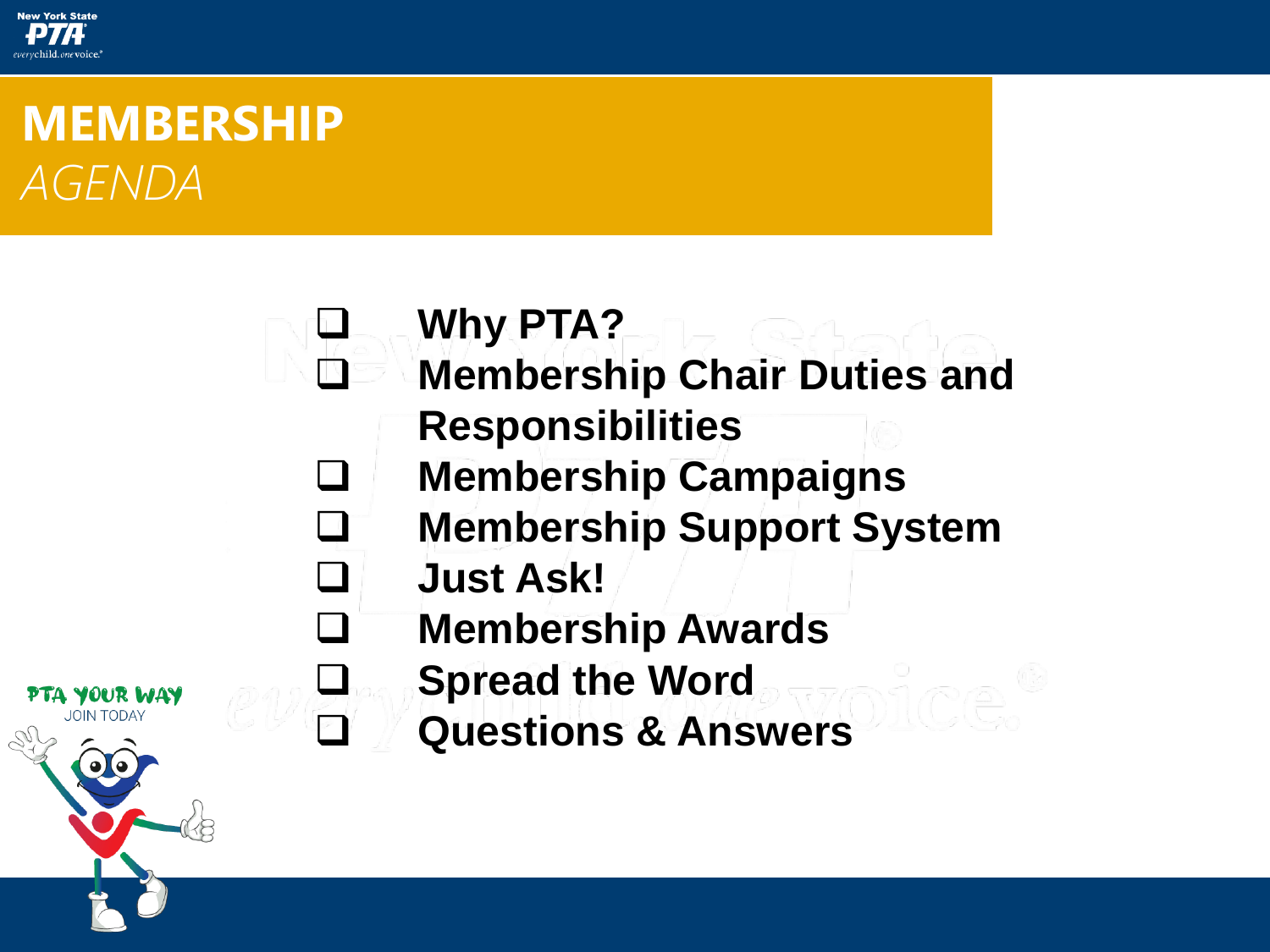

**WHY PTA** *Our Mission*

# **To Make Every Child's Potential a Reality.**

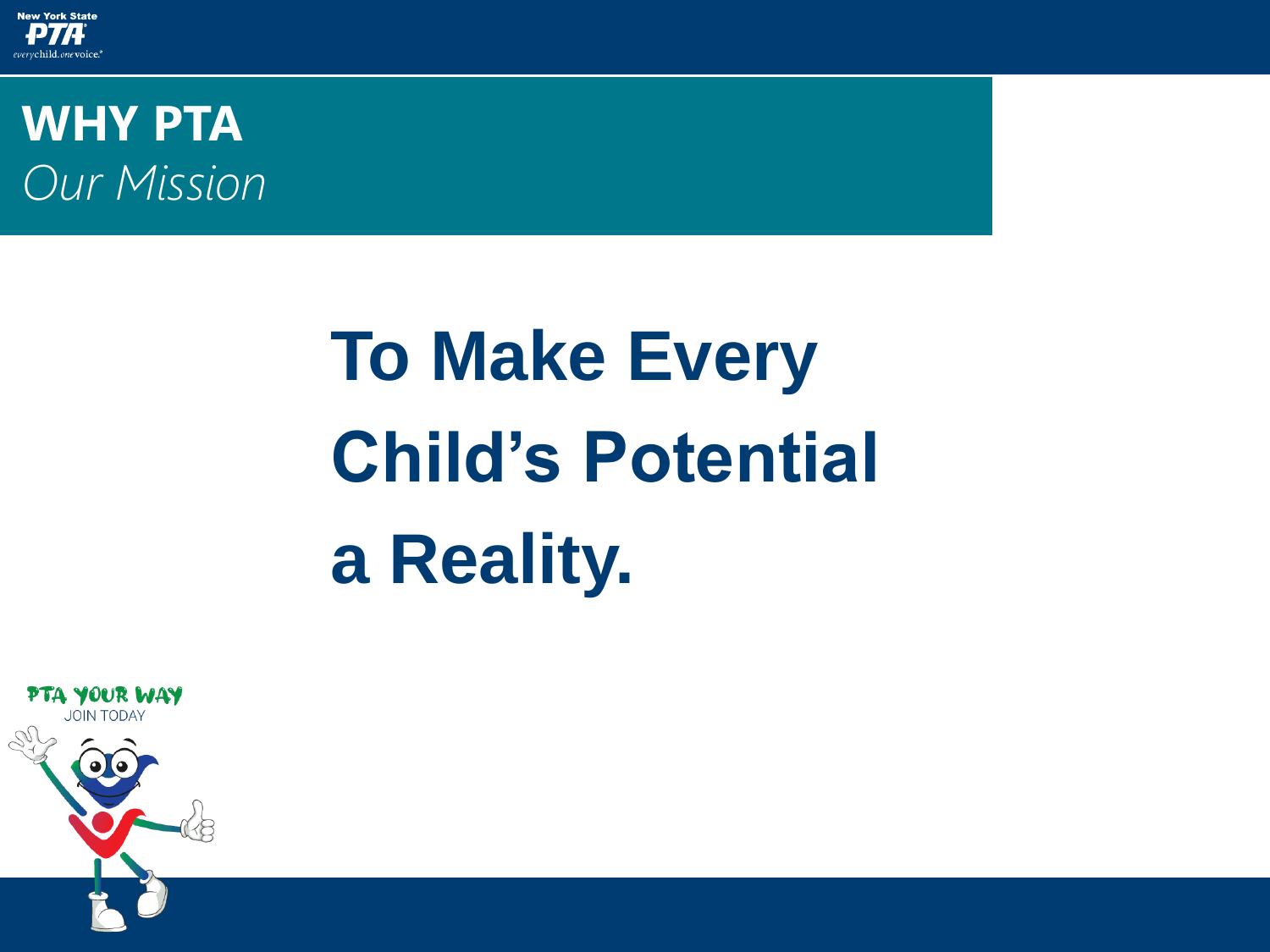

**WHY PTA** *We are:*

# **A voice for children A resource for parents An advocate for education**

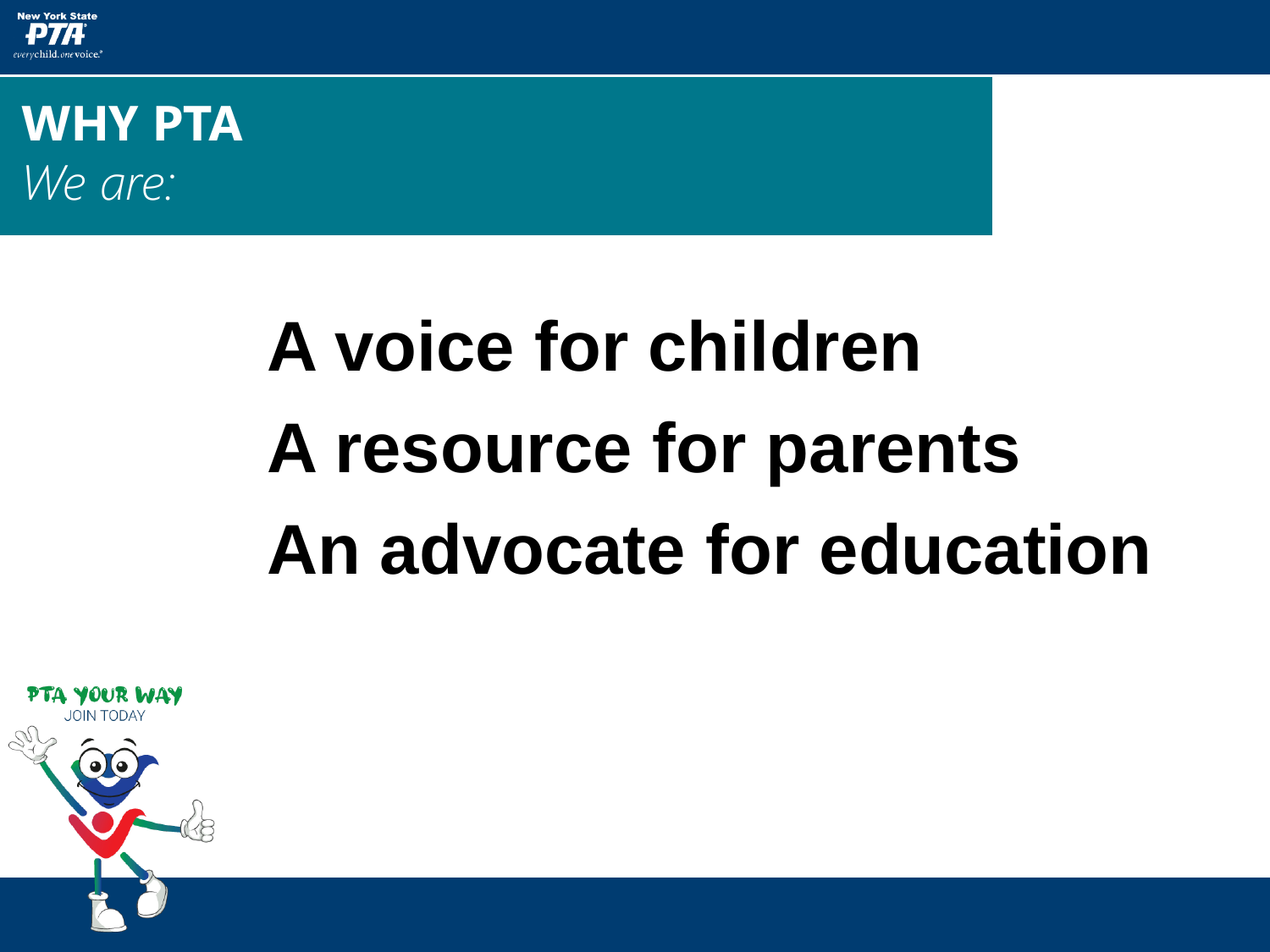

### What are my duties and responsibilities? **MEMBERSHIP CHAIRS**

### **MAINTAINING ACCURATE RECORDS**

- Recruiting members new and old
- Maintaining the online membership roster
- Submitting dues money to the unit treasurer
- Ensuring deadlines are met for submitting dues payments to NYS PTA

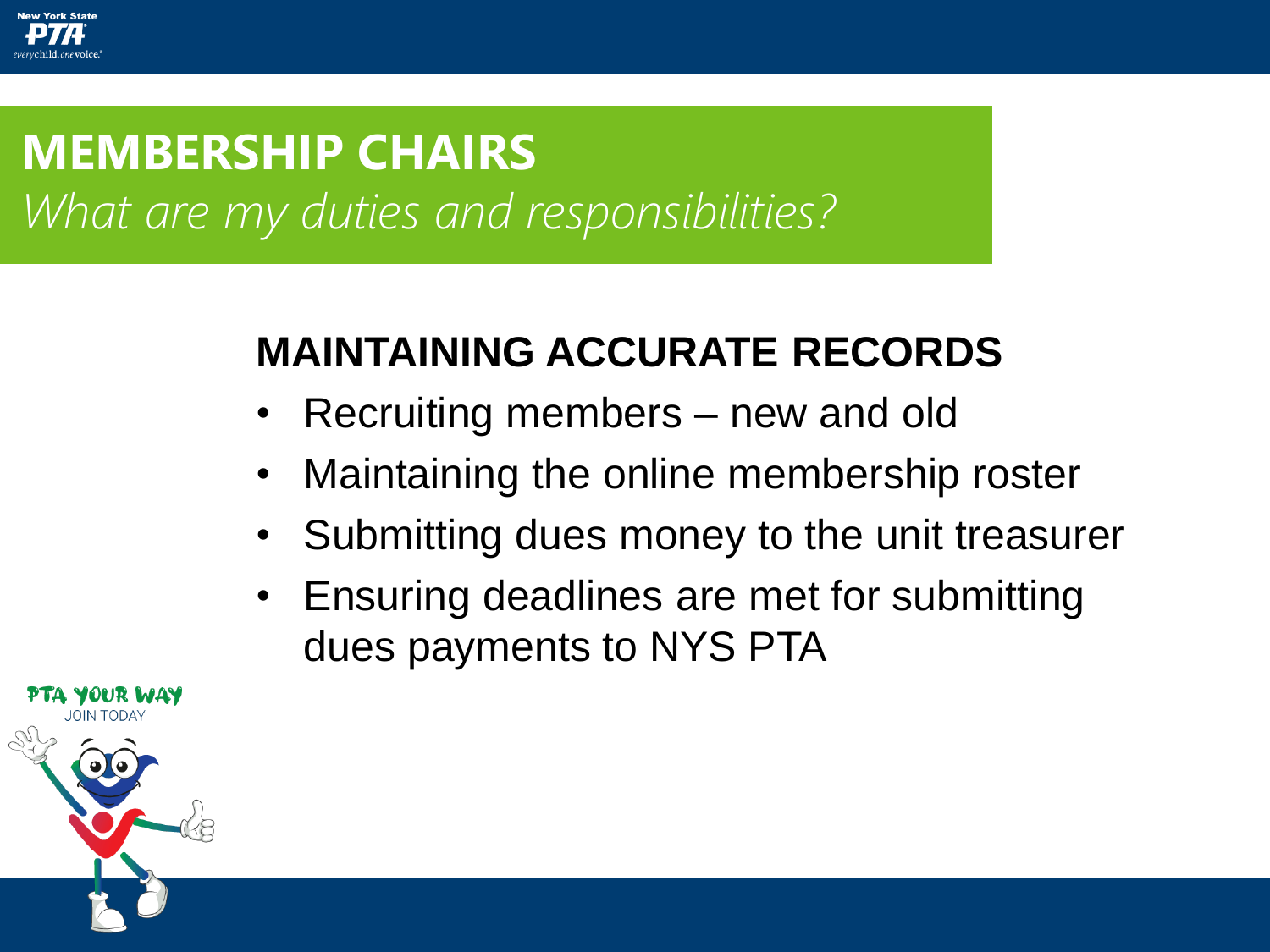

## **MEMBERSHIP CHAIRS**

What are my duties and responsibilities?

### **MARKETING THE PTA**

- Recruiting a Committee
- Creating a campaign
- Publicizing PTA Membership
- Work to increase Membership recruitment

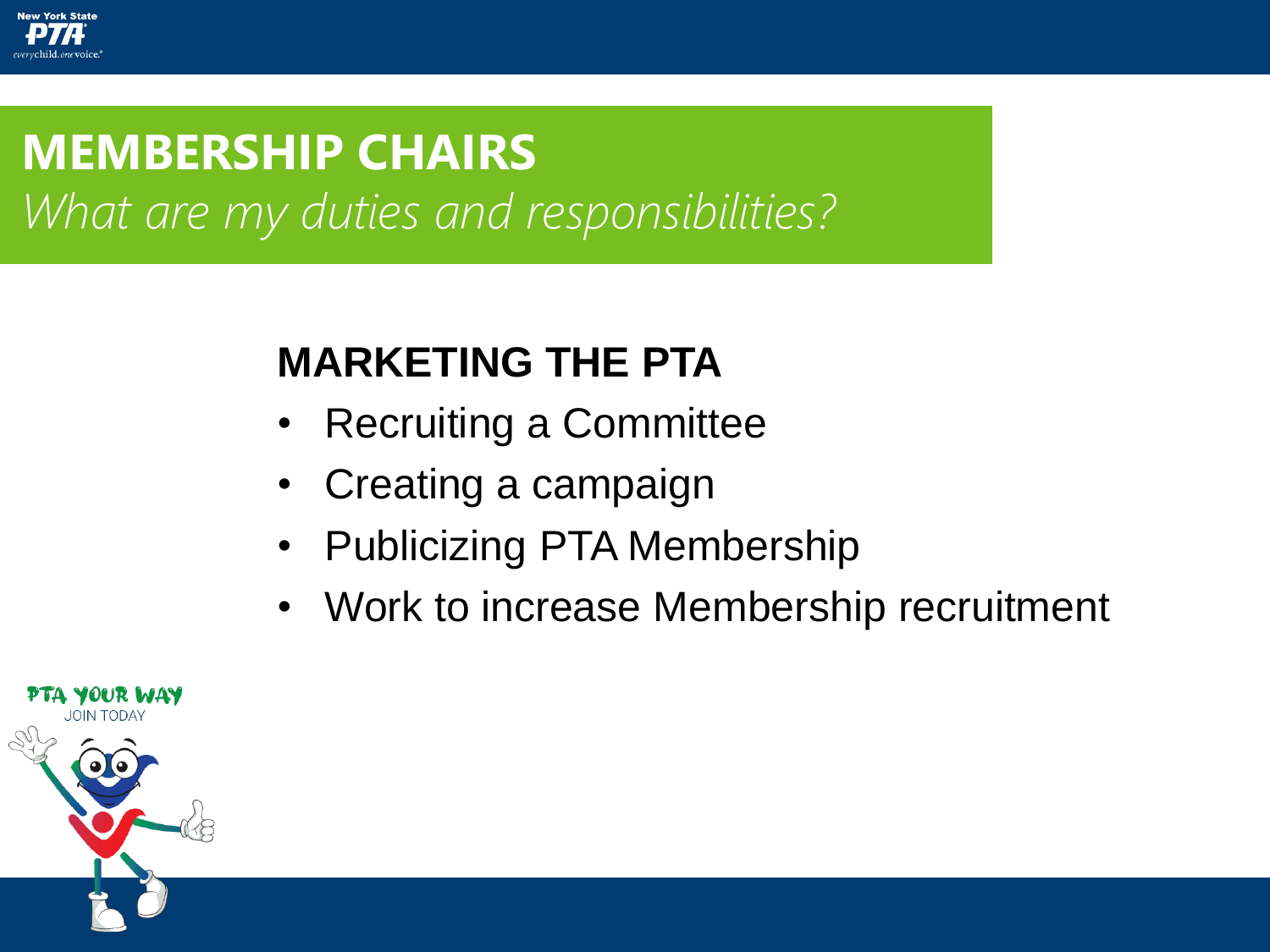### **MEMBERSHIP COMMITTEE:**

- Determine Your Committee Goals
- Plan your Marketing Strategies
- Form an Action Plan
- Perfect your Elevator Speech





**New York State**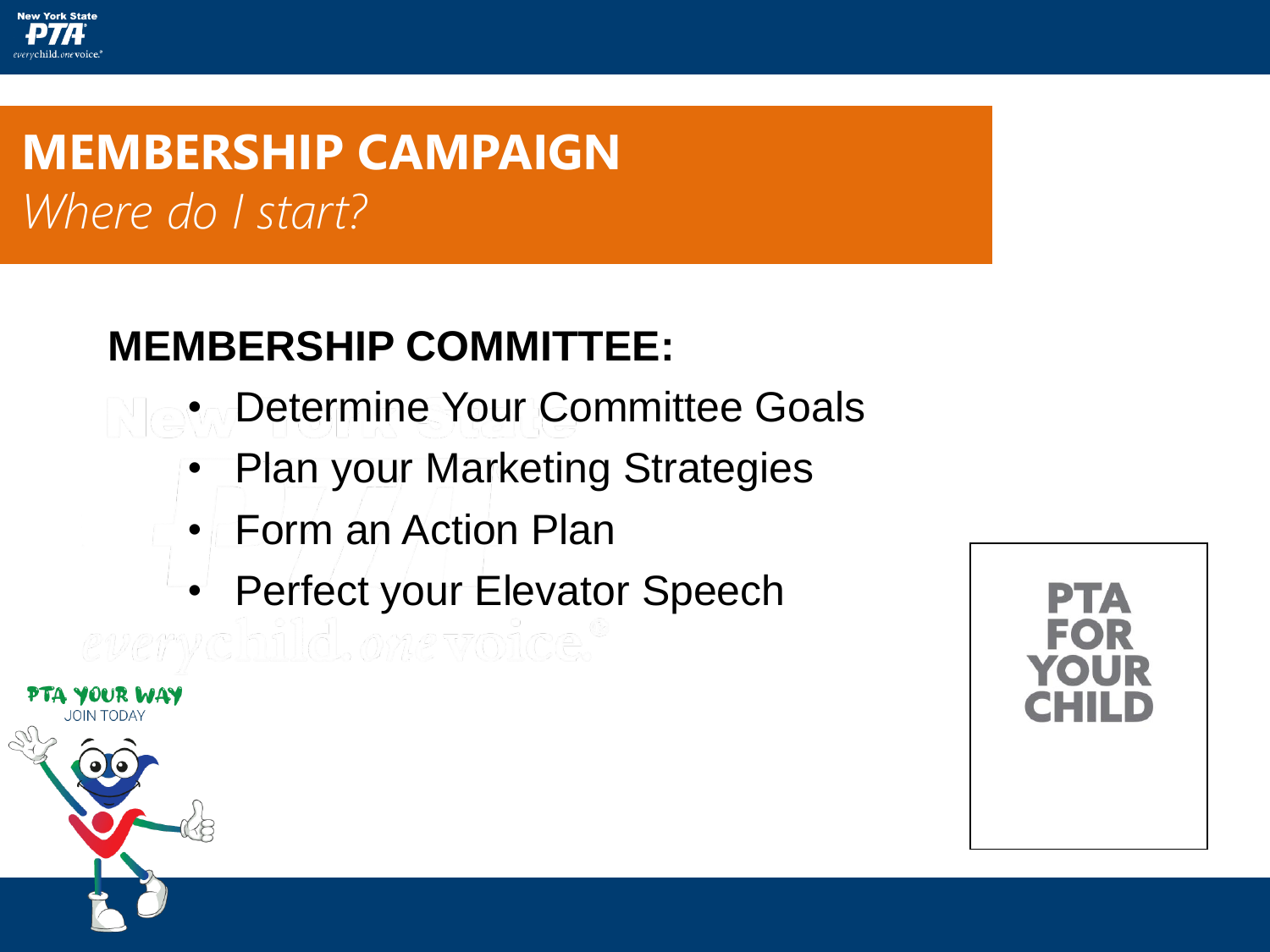

#### **The elevator speech is a clear, concise articulation of the value of PTA**

- This takes the messaging and puts it into simple direct terms
- The elevator speech provides a quick and easy answer to "Why should I join PTA?" or "What does PTA do?"

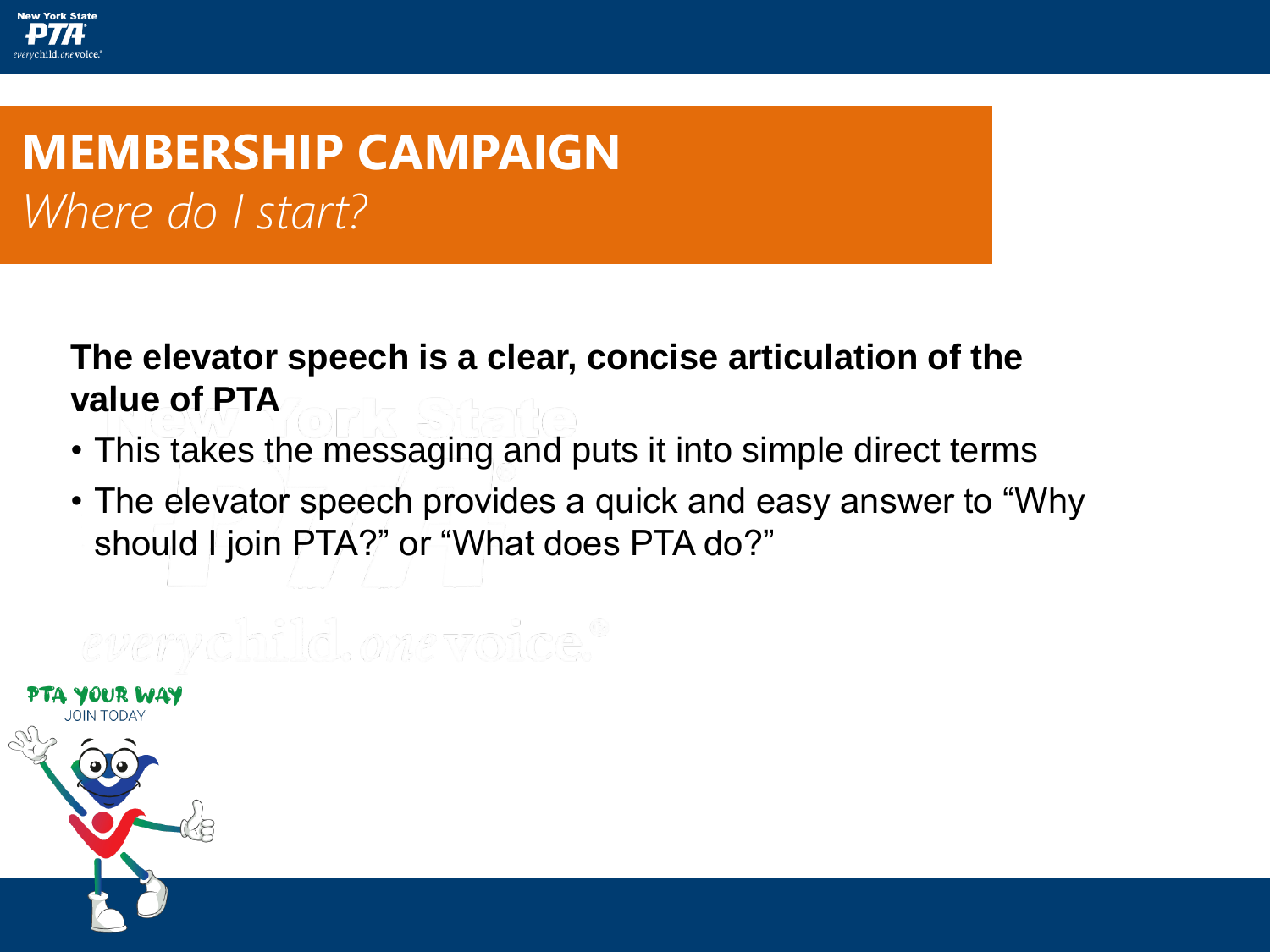Example

Linvite you to join PTA for your child because increasing our membership, by even one, makes it possible to provide important educational resources, speak up on important issues and create a stronger school community. There is no wrong or right way to be involved — anything you can give, whether it's time or money, will support your child's potential.

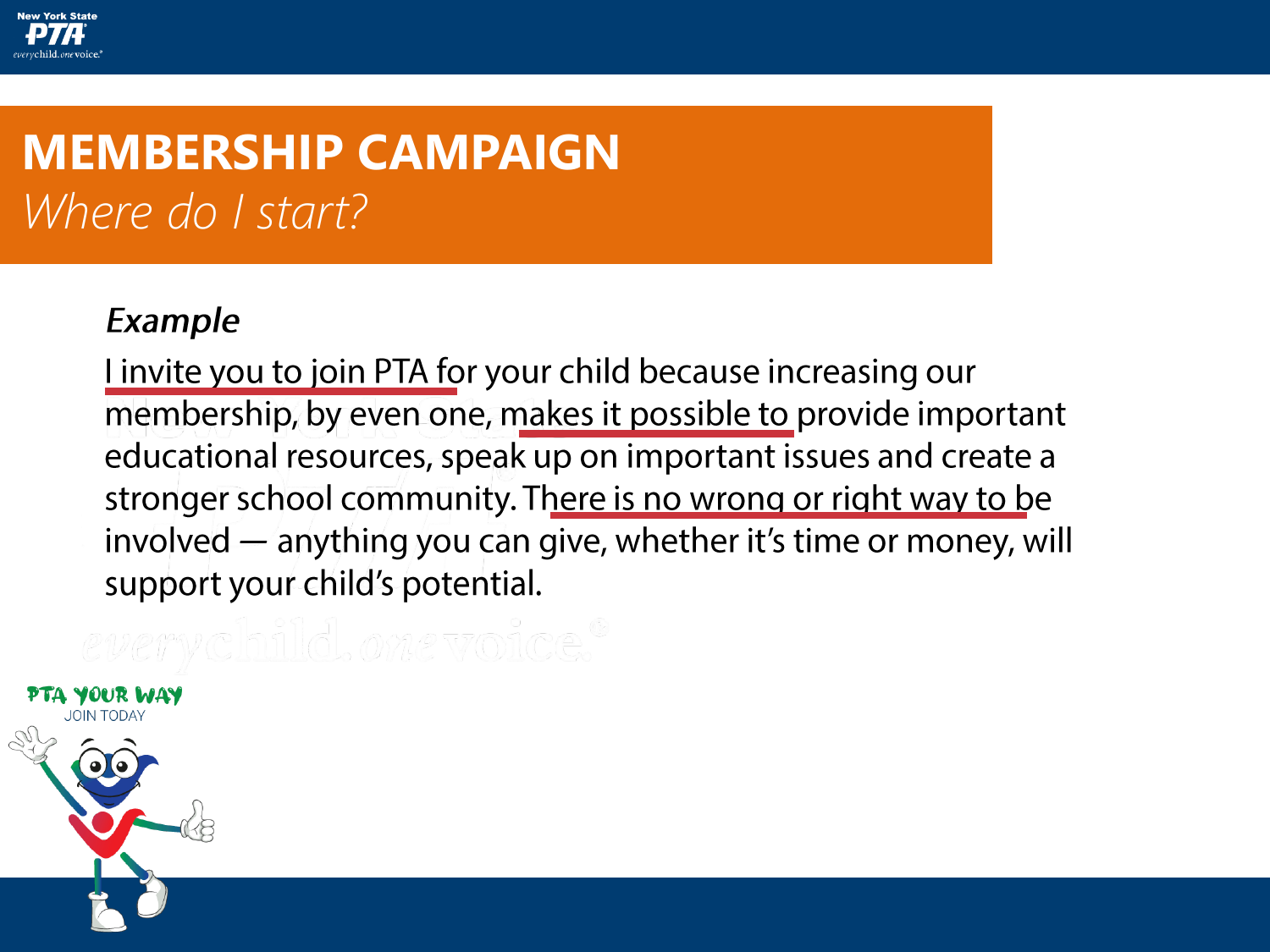**New York State** 

### **MEMBERSHIP COMMITTEE:**

- Determine Your Committee Goals
- Plan your Marketing Strategies
- Form an Action Plan
- Evaluate your Progress

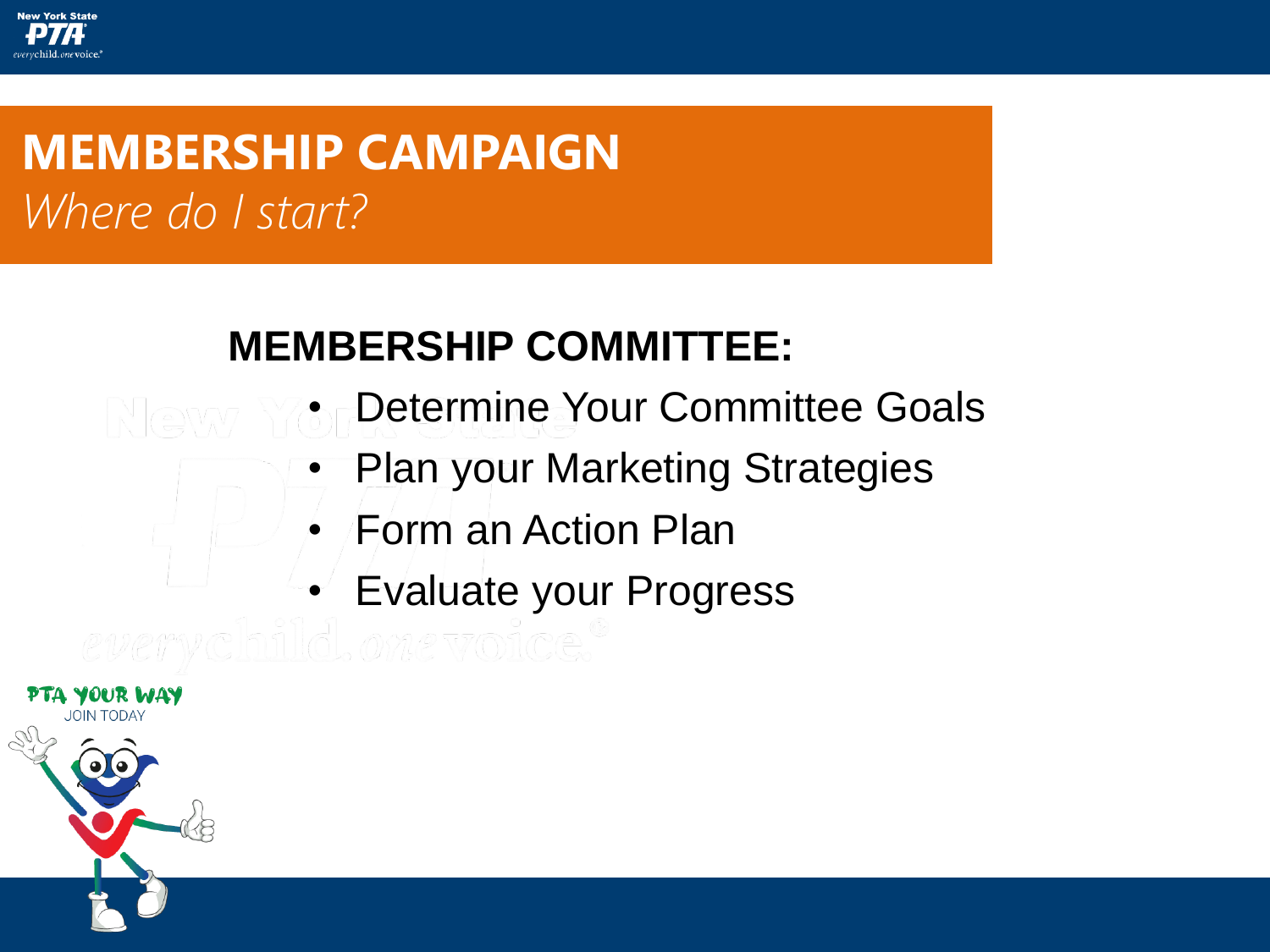### **MAKE SURE YOU**

- Highlight your PTA accomplishments
- **Communicate**
- Create Informational Packets
- Letters and fliers
- Use the support available



**New York State**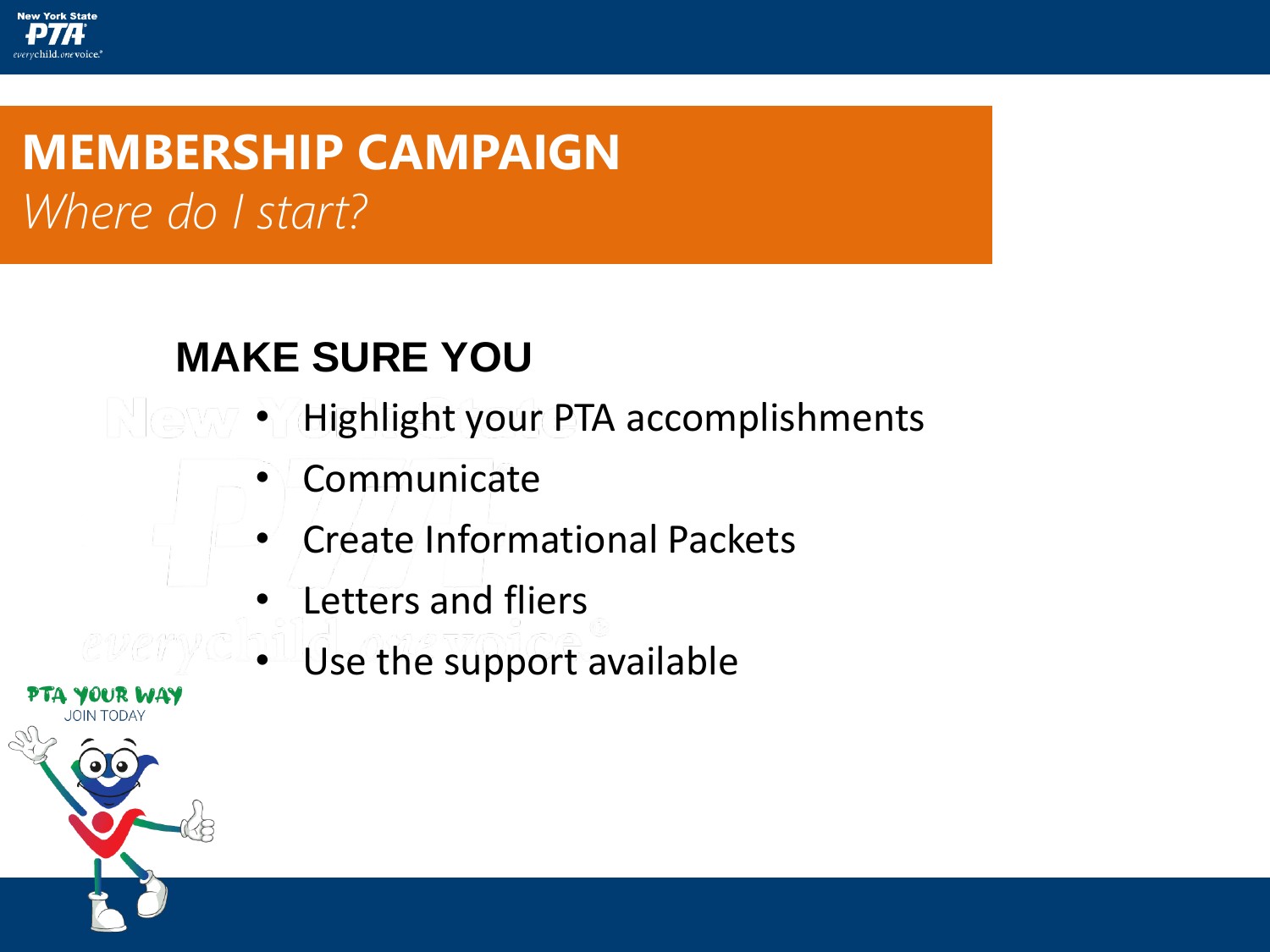

### **MEMBERSHIP SUPPORT SYSTEM** *What is an RMC?*

#### **This is not it…**



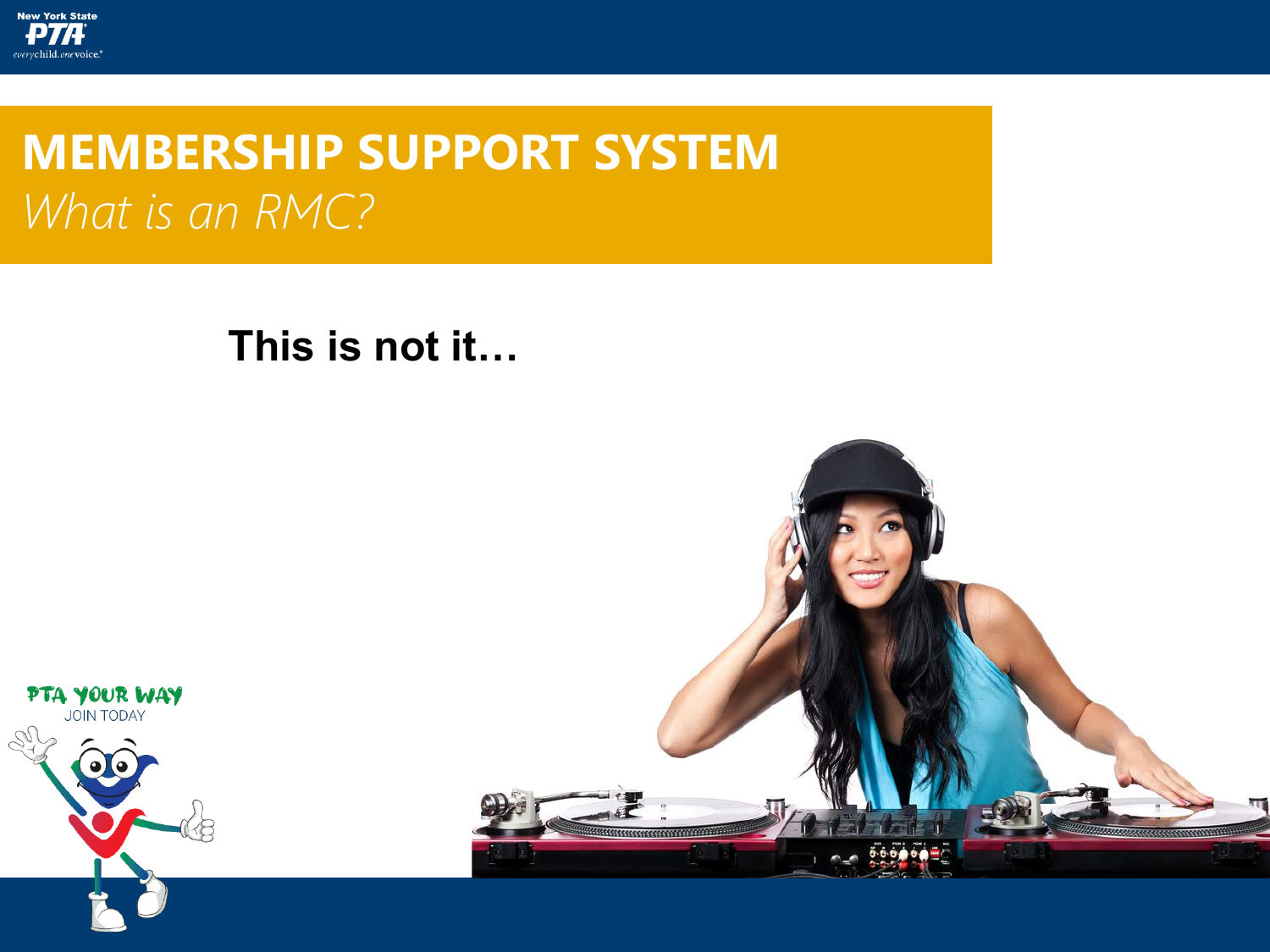

### **MEMBERSHIP SUPPORT SYSTEM** *What is an RMC?*

### **The Region Membership Chairs (RMCs) have one of the most important roles in NYS PTA today!**

It is up to the RMCs to make sure your units have the tools, education, and guidance you need to ensure that they are efficiently and effectively recruiting members. The RMCs are NYS PTA's direct link to each and every individual unit, and are the most important tool we have to gauge the heartbeat of our association.

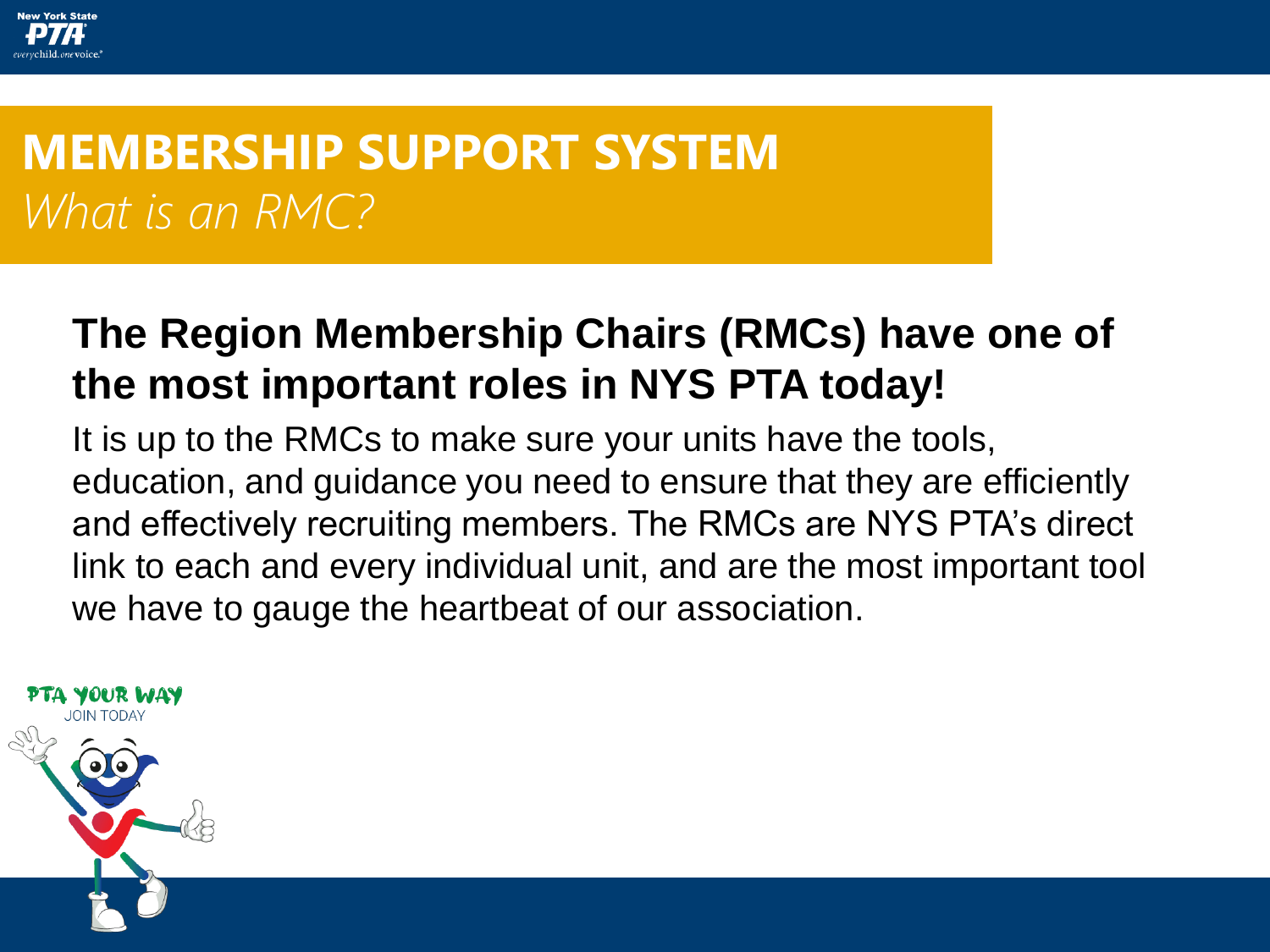

### **MEMBERSHIP SUPPORT SYSTEM** *Who is my RMC?*



**SUFFOLK**  *Julie Cannistra*  [messier11x@aol.com](mailto:messier11x@aol.com)



#### **GENESEE VALLEY**

*Christine LeVey* [clevey1967@gmail.com](mailto:clevey1967@gmail.com)



#### **CENTRAL HUDSON**

*Jennifer Mcphee*  [jemcphee@optonline.net](mailto:jemcphee@optonline.net)



**NASSAU**

*Andrea Giattini* [andreagiattini@gmail.com](mailto:andreagiattini@gmail.com)



**LEATHERSTOCKING**  *Renée Daniels* 

[trmjd05@gmail.com](mailto:trmjd05@gmail.com)



**SOUTHEASTERN**

Velida Ford [velidaford@gmail.com](mailto:velidaford@gmail.com)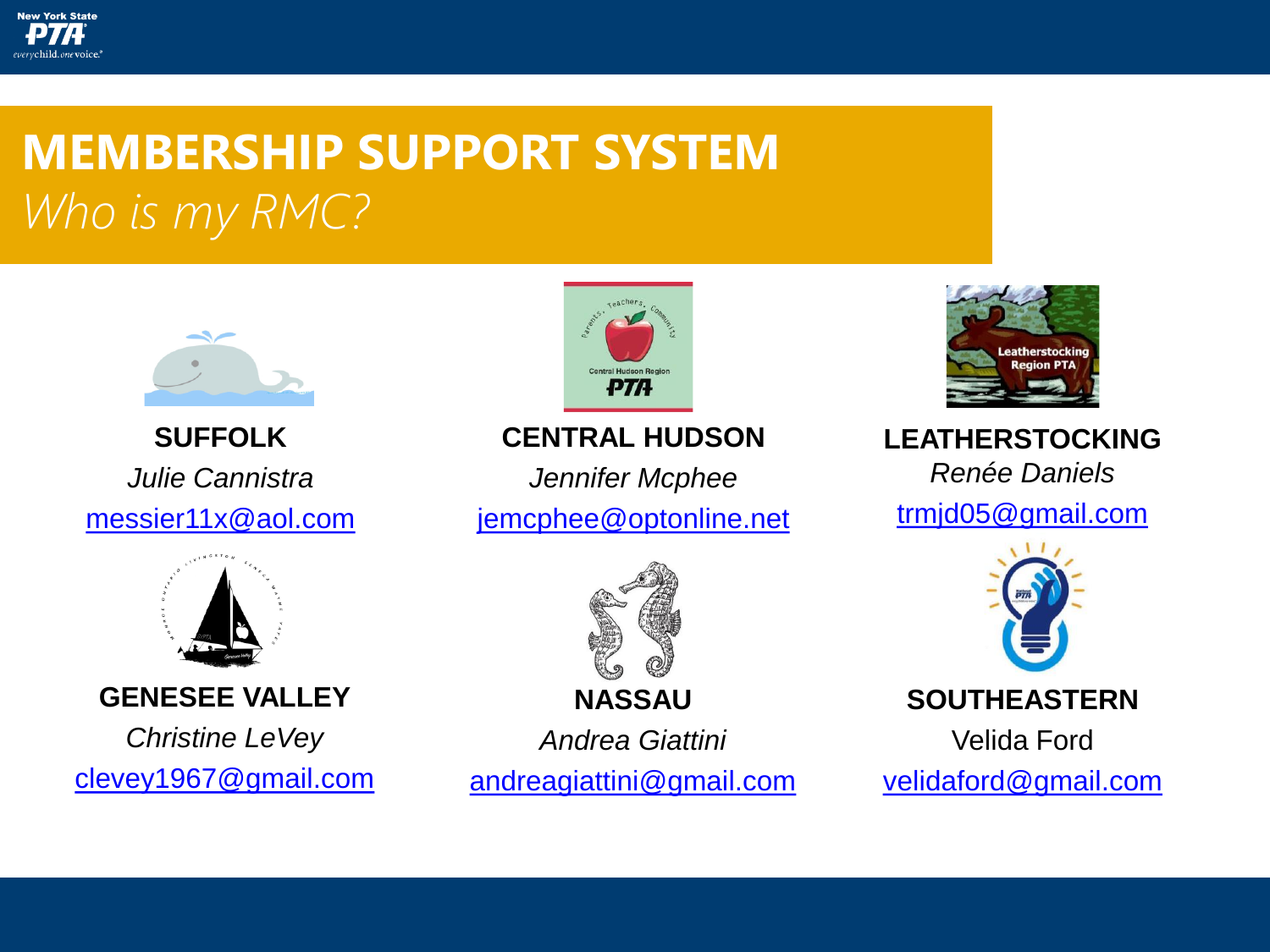

### **MEMBERSHIP SUPPORT SYSTEM** *Who is my RMC?*



#### **WESTCHESTER-EAST PUTNAM**

*Karen Collura*

[weprmembership@gmail.com](mailto:weprmembership@gmail.com)

### **Is your Region missing from this list?**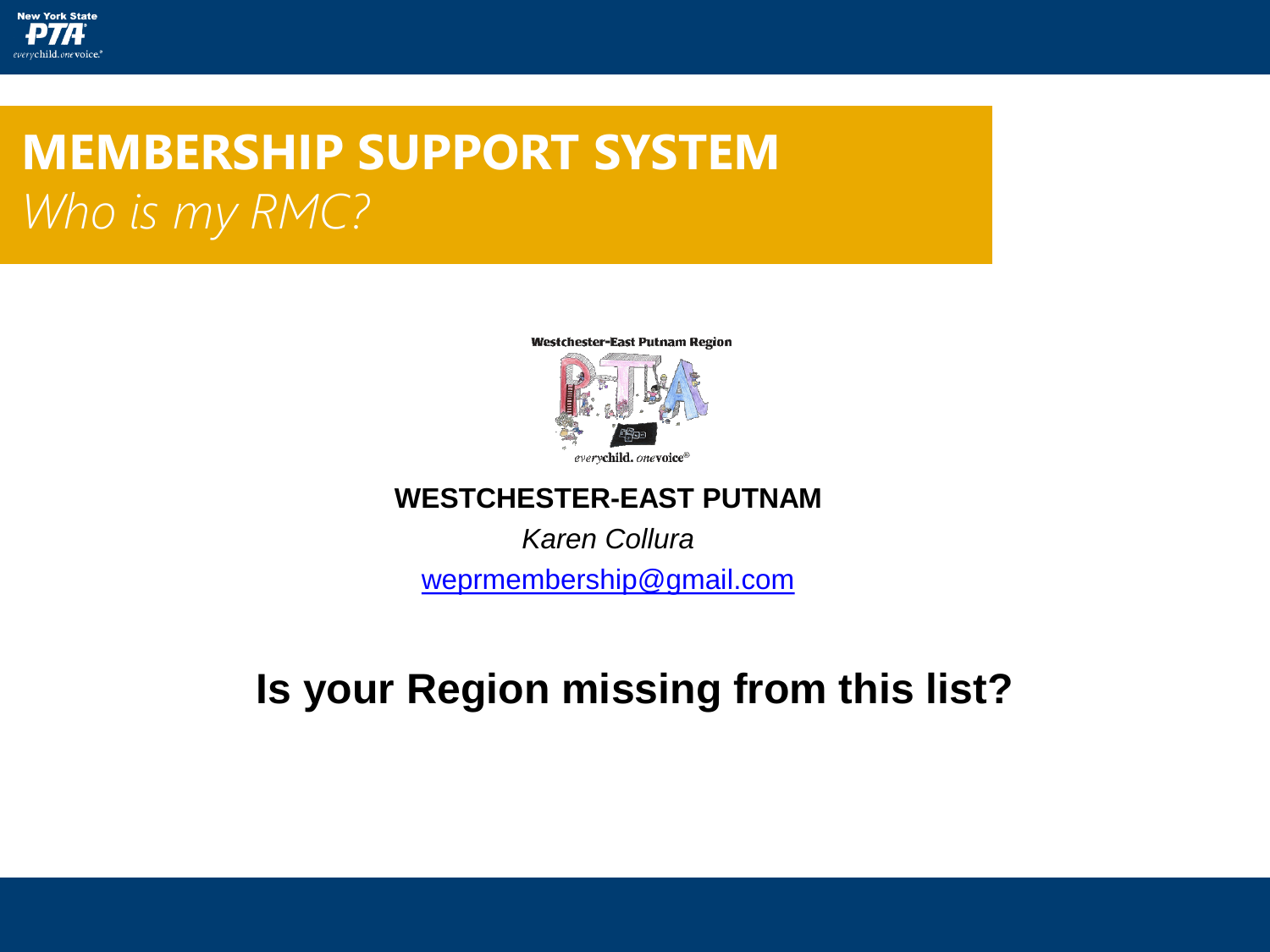

# **SURPRISE - ITS YOU!**



 $\sim$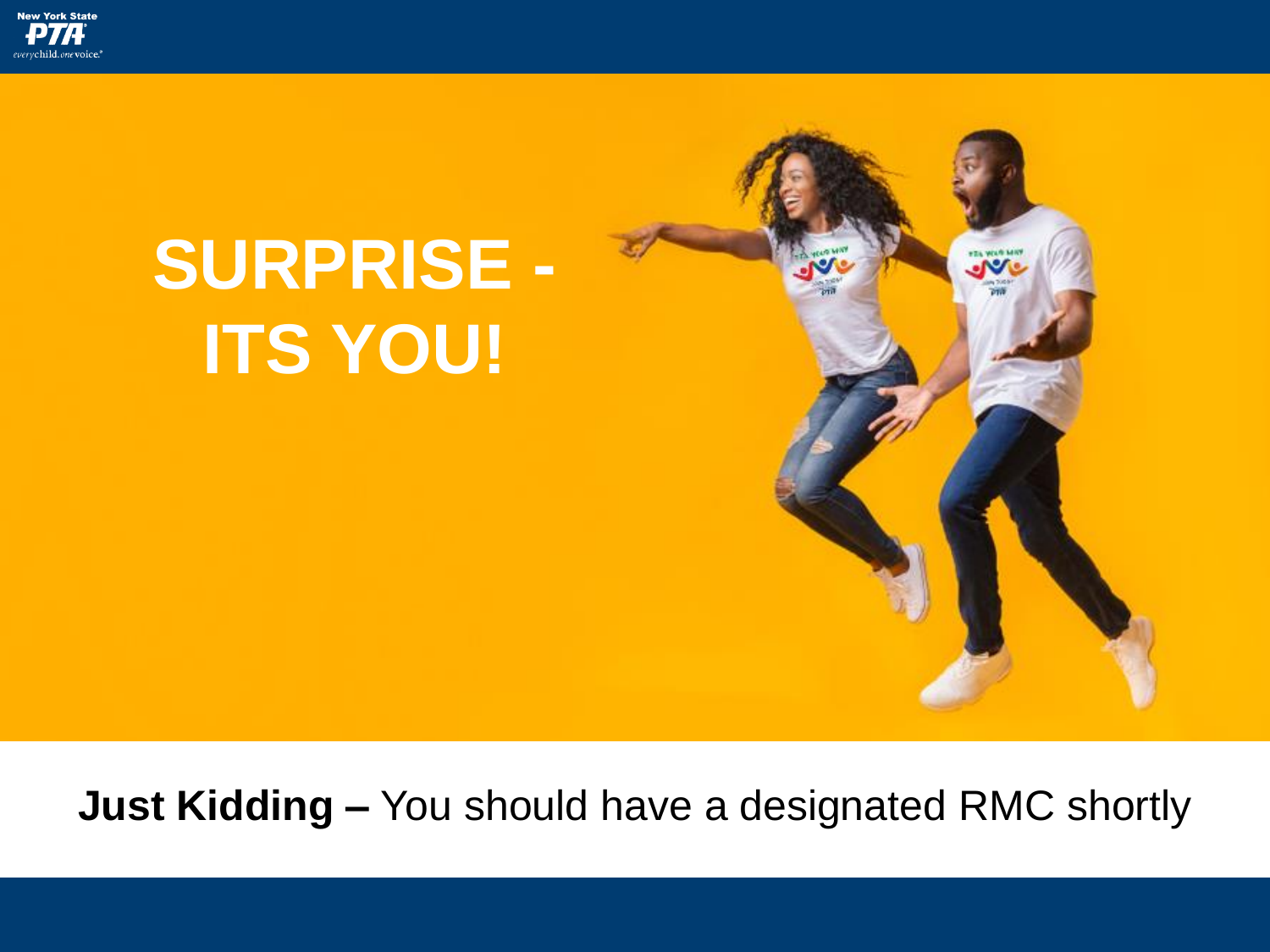

### **MEMBERSHIP SUPPORT SYSTEM** *NYSPTA Toolkit*

THINGS YOU CAN FIND IN THE NYSPTA TOOLKIT <https://nyspta.org/home/membership/membershiptoolkit/>

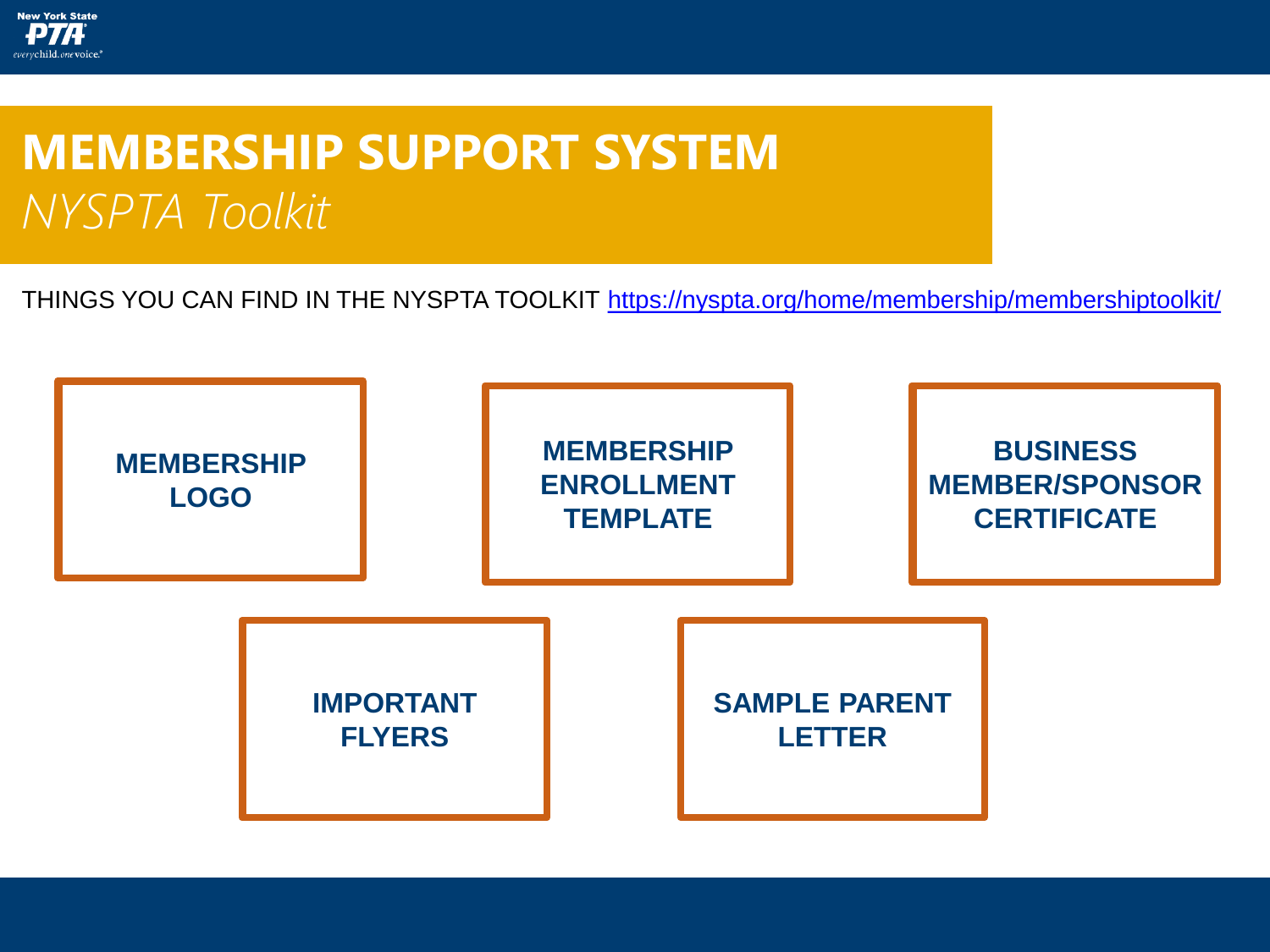

### **MEMBERSHIP SUPPORT SYSTEM** *New Membership Newsletter*

#### **THIS YEAR WE ARE INTRODUCING A NEW MEMBERSHIP NEWSLETTER**

#### **The newsletter will have articles written from:**

- 1. The membership committee: *Diversity Coordinator, Special Education Specialist, Urban Specialist,*
- 2. The Region Director (RD)
- 3. The Region Membership Coordinator (RMC)



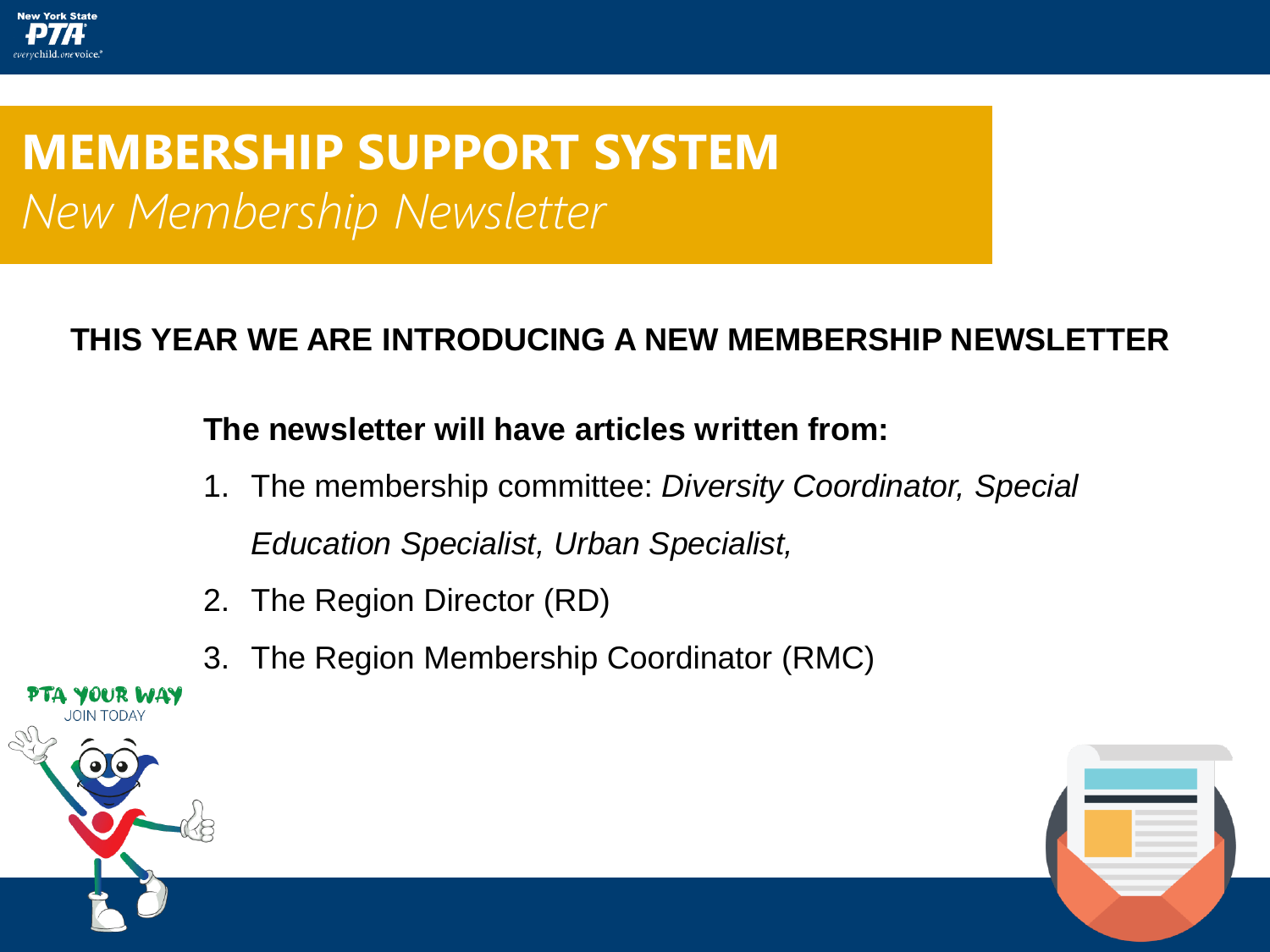

### **MEMBERSHIP SUPPORT SYSTEM** *New Membership Newsletter*

#### **FEATURES**

#### **The newsletter would also highlight:**

- 1. Units who are making great strides in membership
- 2. Membership award details
- 3. Membership Flyers



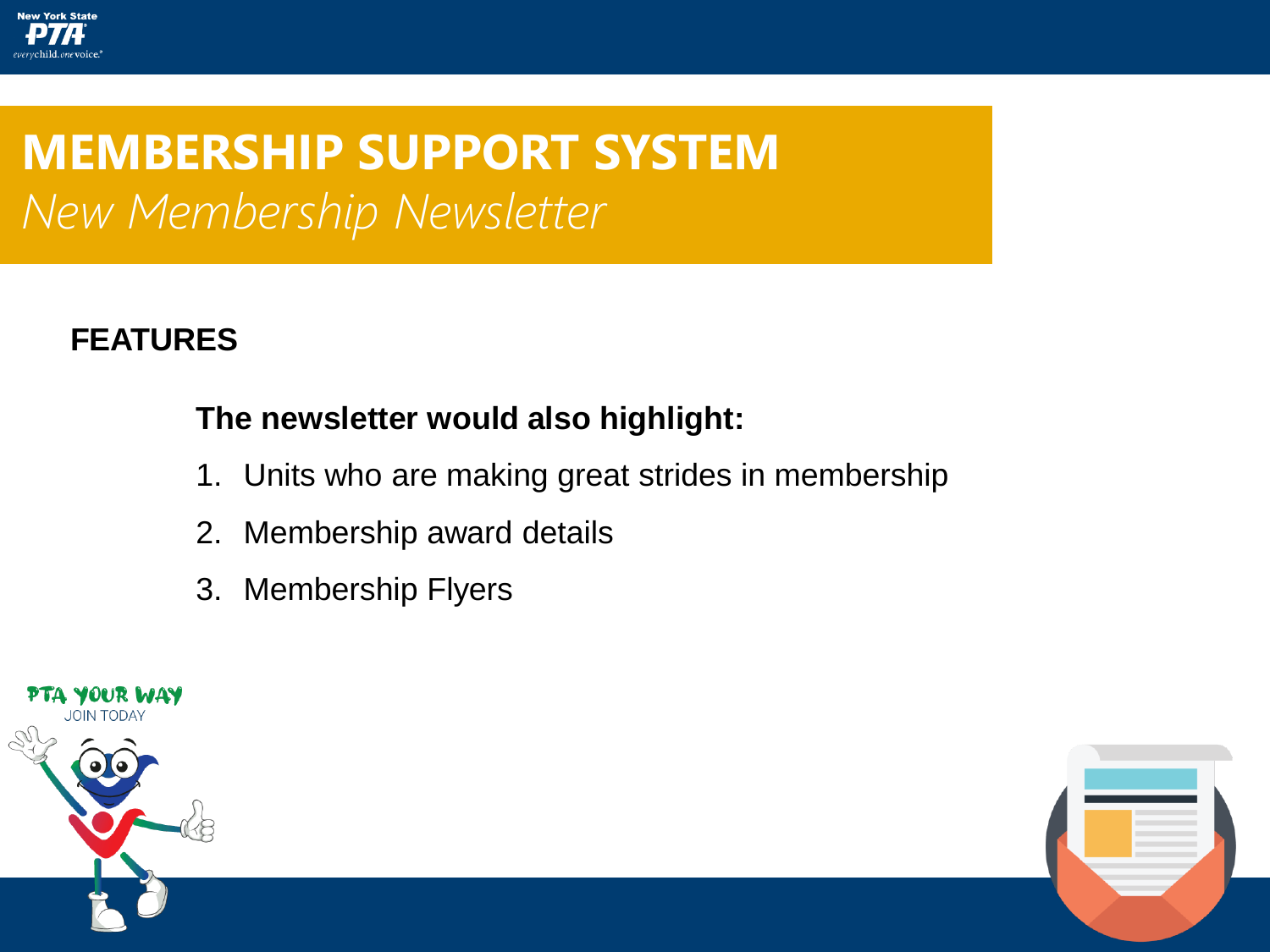

### **JUST ASK** *Who should Join your PTA?*

### **WHO SHOULD JOIN YOUR PTA?**

- Mom and/or dad
- Additional family members
- Students

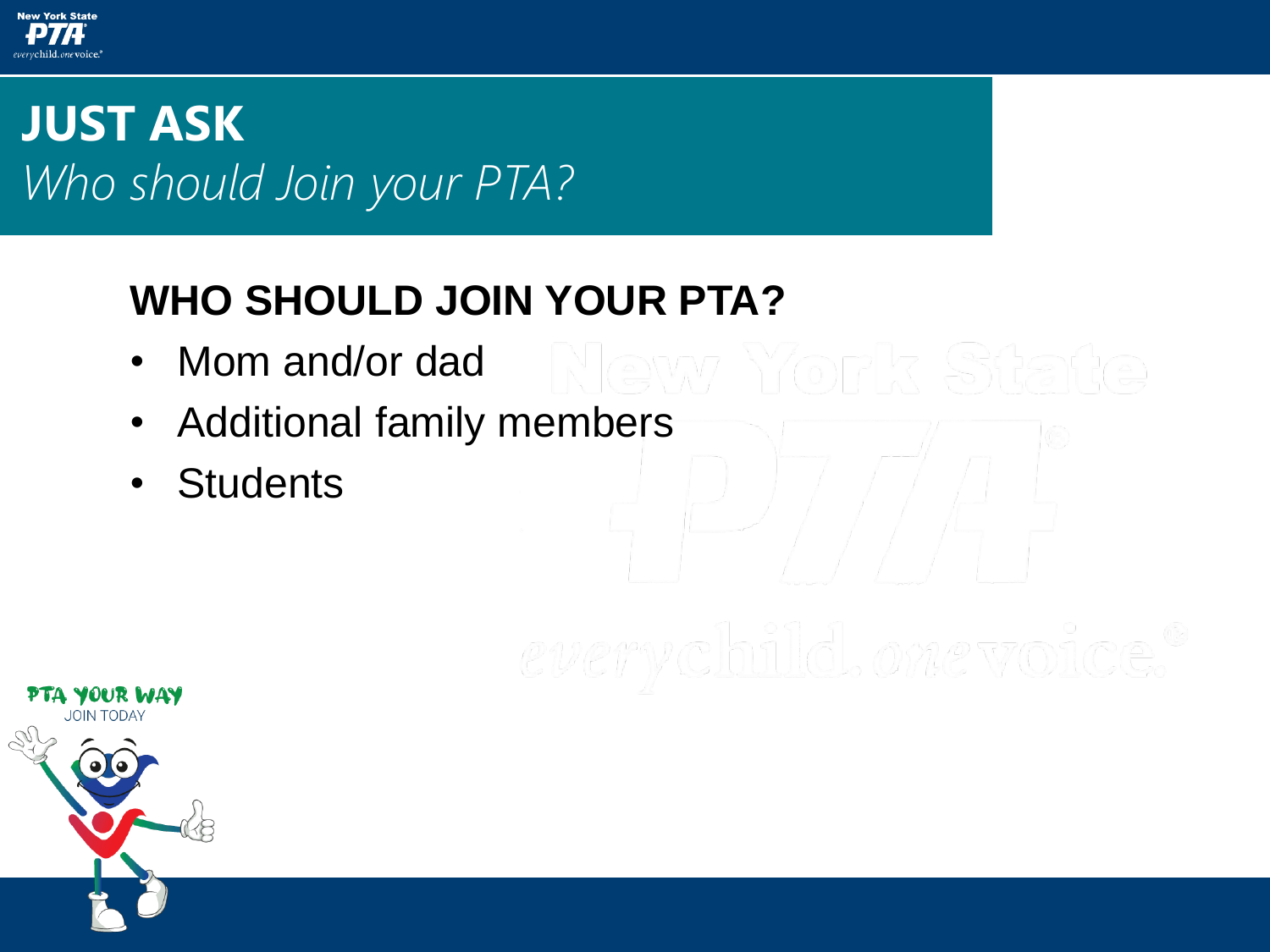

### **JUST ASK** *Who should Join your PTA?*

### **WHO SHOULD JOIN YOUR PTA?**

- Board of Education
- Community Members
- Local Politicians

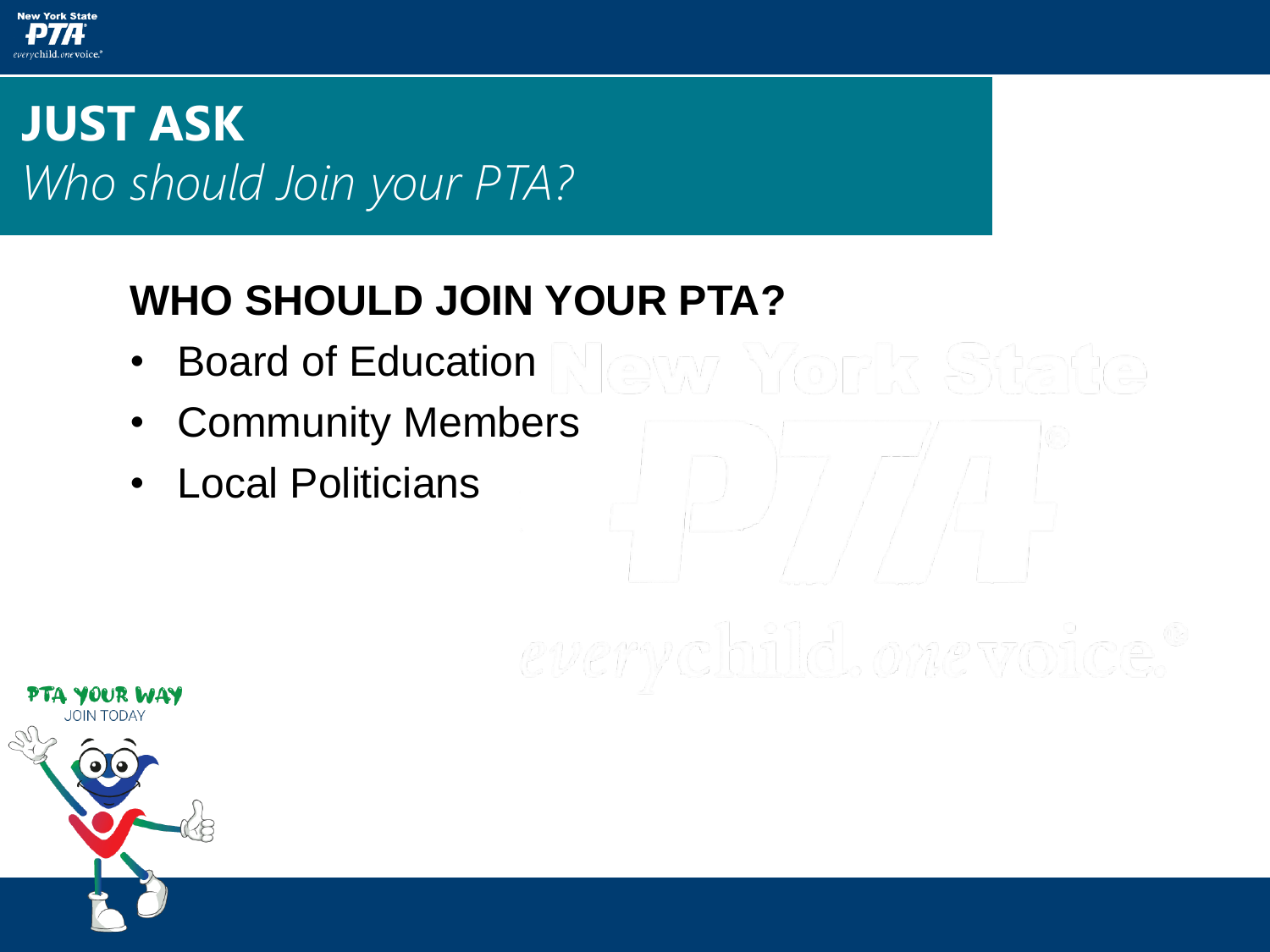

### **JUST ASK** *Who should Join your PTA?*

### **BUSINESS – MEMBERSHIP OR SPONSORSHIP**

- Membership Card must have a person's name
- Your bylaws determine your membership dues but your *Unit Procedures determine your business membership dues*
- Thank you certificate

UR WAY

**JOIN TODAY**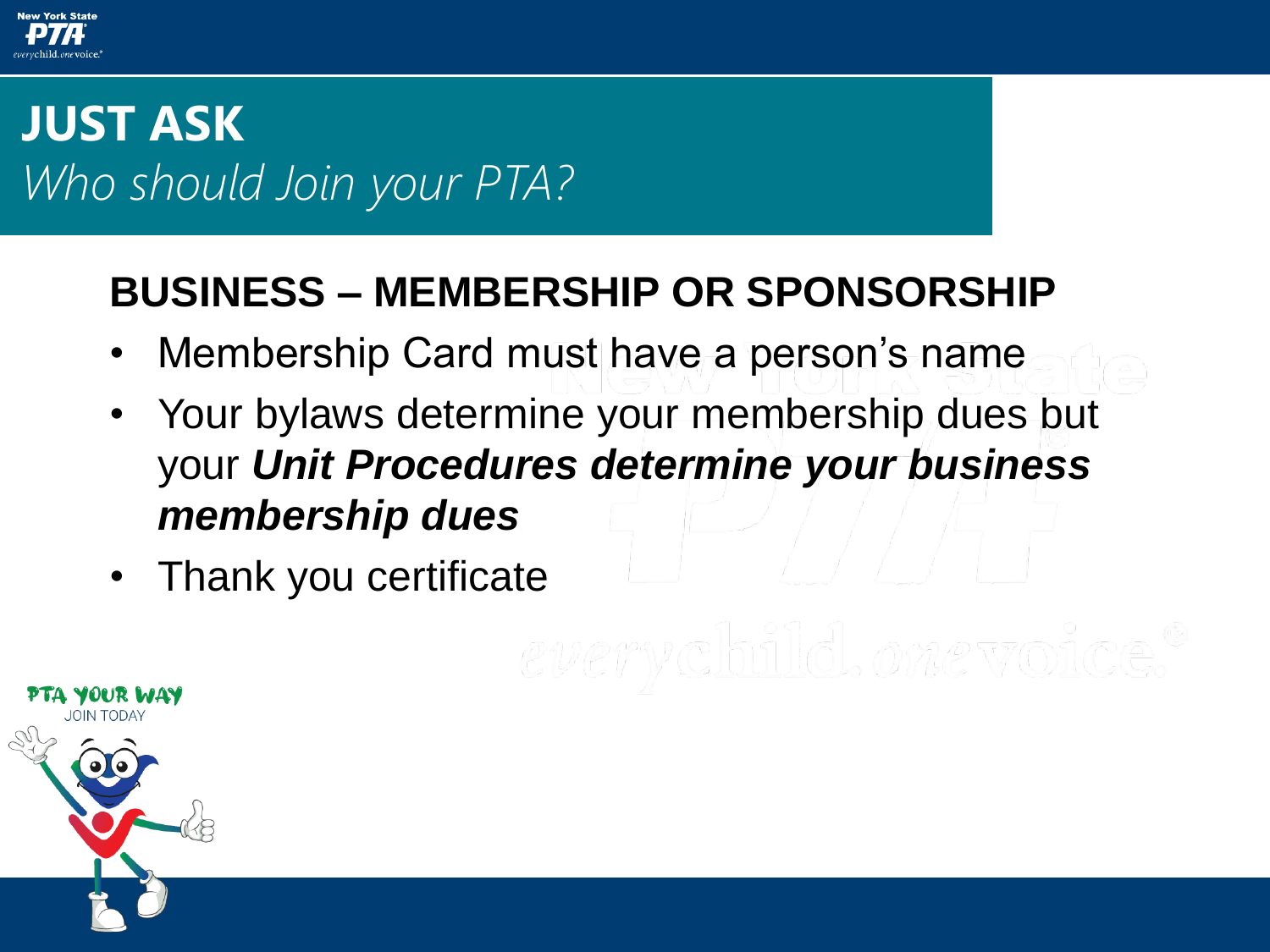

### **WHY PTA?** *Automatic – Unit must be in good standing!***MEMBERSHIP AWARDS**

**Automatic Awards** – these come to the unit automatically, no application is required.

Membership awards may change slightly from year to year, so it's always a good idea to check on the NYS PTA website for the latest award information.

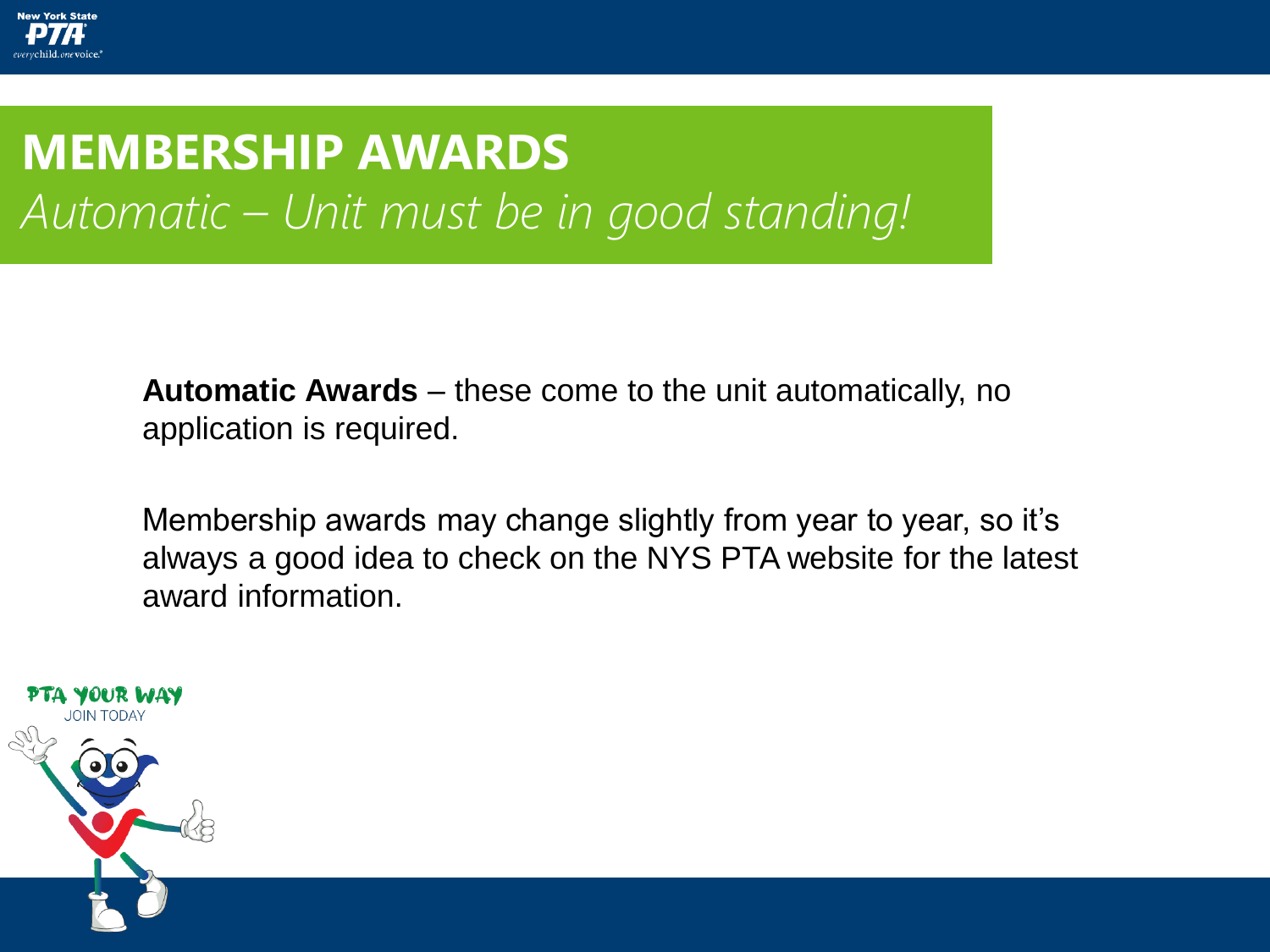### **MEMBERSHIP AWARDS** *Membership Contest Dates Dates to Remember*

- **September** Early Bird Award
- **October**  Region run Terrific Teacher/Super Staff Award
- **October** Region Olympics Region Highest % to Goal
- **November** Region run Students Rock Award
- **November** Region Olympics Region Highest % to Goal
- **December** Gift of Membership Campaign and Social Engagement contests throughout the year
- **January** Savvy Membership Award
- **February** Founders Day Award
- **March** March Madness Male Engagement Award
- **April June** Good Apple Membership Growth



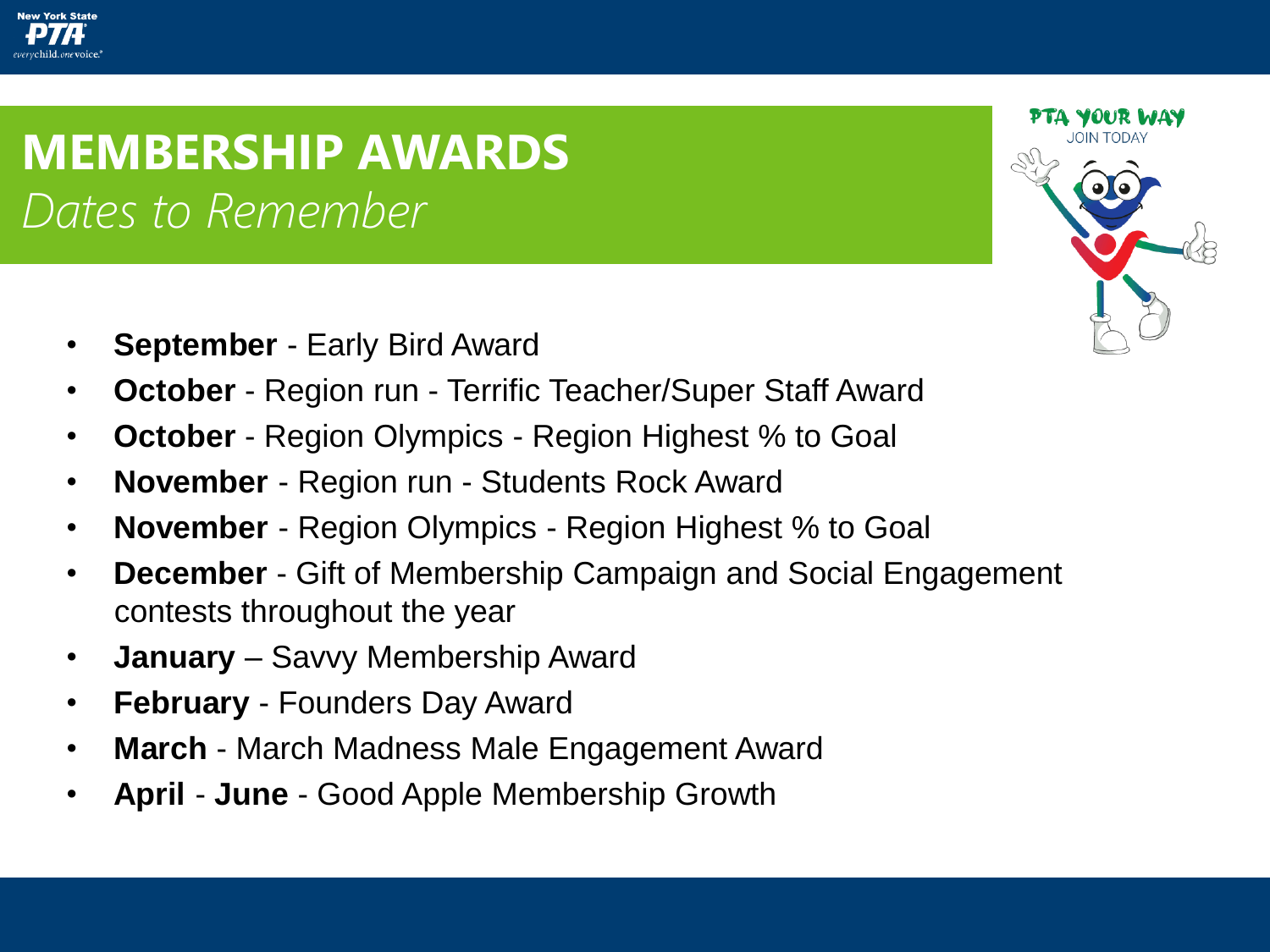

### **SPREAD THE WORD** *PTA'S a verb!*

# $P\cdot T\cdot A$ **VERB /PEE-TEE-AY/**

TO SUPPORT YOUR CHILD'S POTENTIAL IN **ONE OR MULTIPLE WAYS:** 

1) To invest in your child's potential. 2) To volunteer for your child's potential. 3) To advocate for your child's potential.

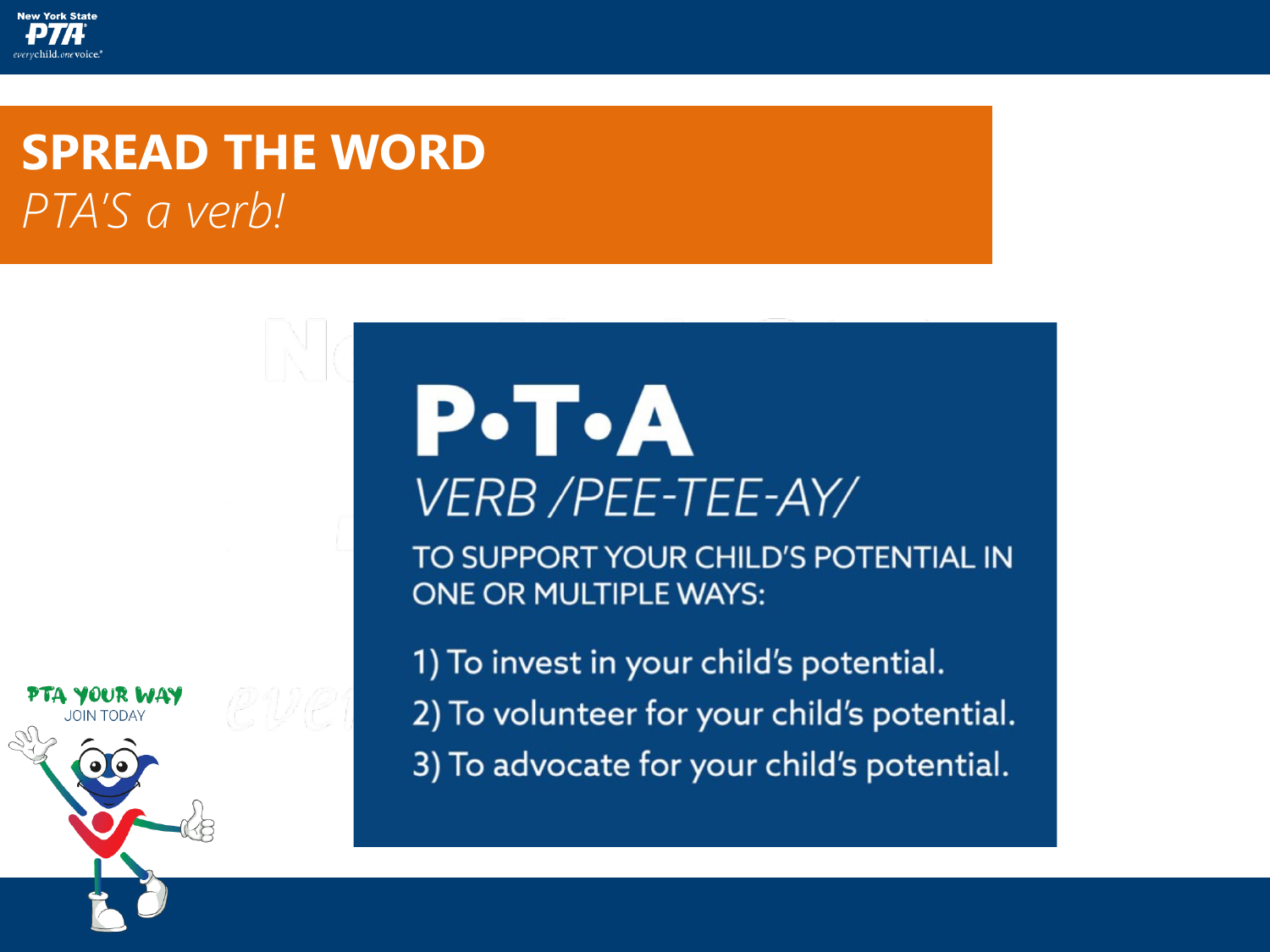

# Thank you for attending this membership "zoominar"!

As a thank you, everyone on this chat will all be receiving…